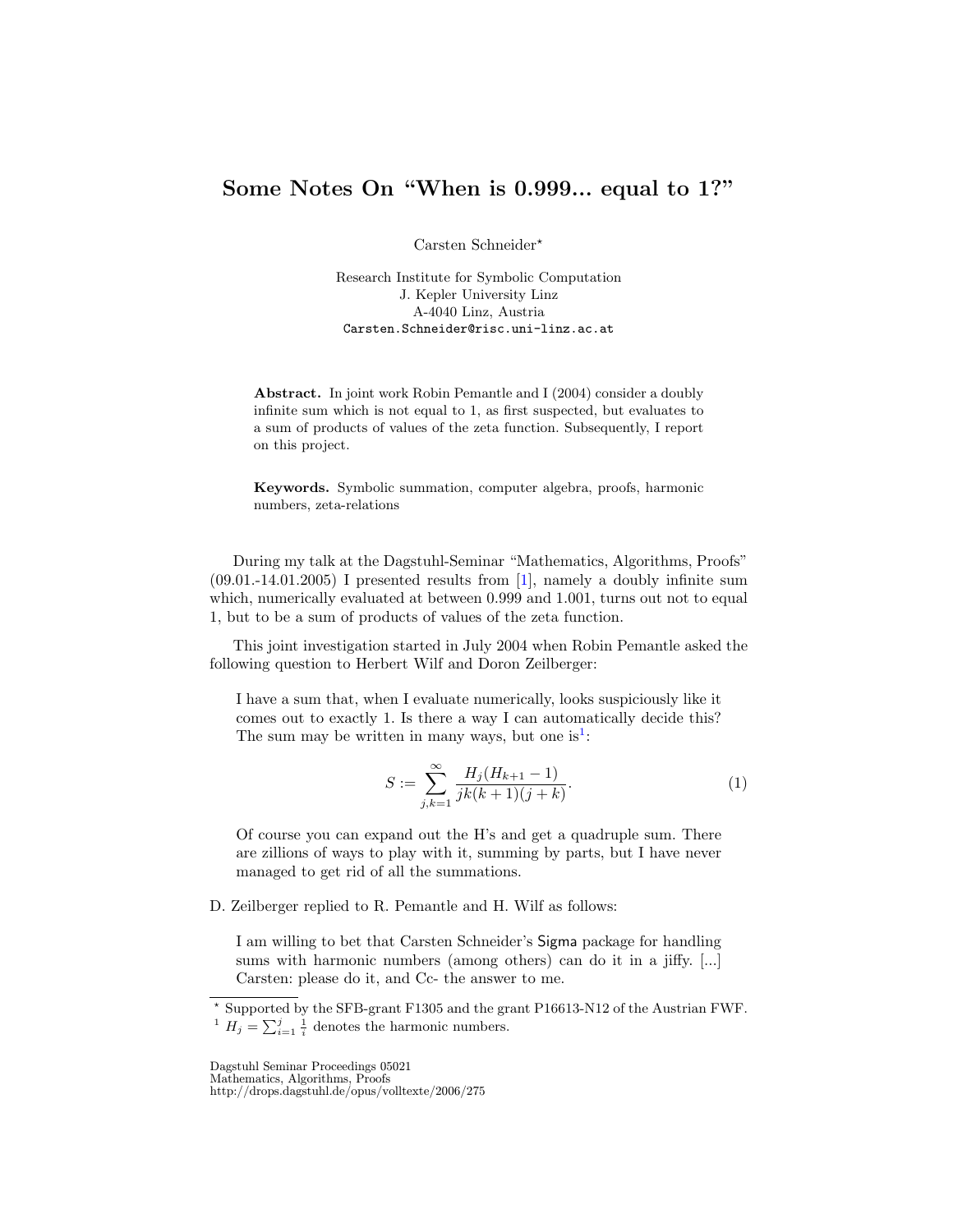## 2 C. Schneider

After receiving these emails I was eager to win the bet, i.e., in solving the posed problem. As it turned out, this task was not as simple as it was supposed to be<sup>[2](#page-1-0)</sup>.

Finally, after one week of various attempts I managed to show that the sum  $(1)$  is not 1, but evaluates to

<span id="page-1-3"></span>
$$
S = -4\zeta(2) - 2\zeta(3) + 4\zeta(2)\zeta(3) + 2\zeta(5) \simeq 0.99922283776383000876 \tag{2}
$$

where  $\zeta(r) = \sum_{i=1}^{\infty} \frac{1}{i^r}$  denotes the Riemann zeta function.

Within these computations, see [\[1\]](#page-2-0) for all the details, the crucial step consists of deriving the identity

<span id="page-1-2"></span>
$$
S = \lim_{a,b \to \infty} (A(a,b) + B(a,b) + C(a,b))
$$
 (3)

where<sup>[3](#page-1-1)</sup>

$$
A(a,b) := \frac{1}{2(b+1)^2} \Big( 6H_b + 4bH_b + 4H_b^2 + 3bH_b^2 + H_b^3 + bH_b^3 - 6bH_a^{(2)}
$$
  
+ 
$$
2H_bH_a^{(2)} + 2bH_bH_a^{(2)} - 2H_b^{(2)} - 7bH_b^{(2)} + H_bH_b^{(2)} + bH_bH_b^{(2)} \Big),
$$
  

$$
B(a,b) := -\frac{2b^2}{(b+1)^2} \Big( H_a^{(2)} + H_b^{(2)} \Big)
$$

and

$$
C(a,b) := (H_a^{(2)} - 1) \sum_{i=1}^b \frac{H_i}{i^2} - \sum_{i=1}^b \frac{H_i^2}{i^3} + \frac{1}{2} \sum_{i=1}^b \frac{H_i^3}{i^2} + \frac{1}{2} \sum_{i=1}^b \frac{H_i H_i^{(2)}}{i^2}.
$$

Note that [\(3\)](#page-1-2) has been found with the summation package Sigma [\[2\]](#page-2-1) implemented in the computer algebra system Mathematica. More precisely, using the algorithms of Sigma I could apply the summation principles from [\[3\]](#page-2-2) (telescoping, creative telescoping and solving recurrences) to [\(1\)](#page-0-1) in order to derive [\(3\)](#page-1-2). Moreover, I want to emphasize that Sigma not only finds [\(3\)](#page-1-2), but also provides proof certificates that enable the user to verify  $(3)$  in easy steps; see [\[1\]](#page-2-0).

Given this result, simple limit considerations show that

$$
\lim_{a,b \to \infty} A(a,b) = 0 \qquad \text{and} \qquad \lim_{a,b \to \infty} B(a,b) = -4\zeta(2).
$$

Finally, using zeta-relations from  $[4,5,6]$  $[4,5,6]$  $[4,5,6]$  I was capable of deriving the evaluation

$$
\lim_{a,b \to \infty} C(a,b) = -2\zeta(3) + 4\zeta(2)\zeta(3) + 2\zeta(5);
$$

<span id="page-1-0"></span><sup>2</sup> First, I looked up the expression "in a jiffy" in a dictionary and found out that I should solve the problem in a "moment" or "instant". (Actually, this was the only task that I managed to do in a jiffy.)

<span id="page-1-1"></span><sup>&</sup>lt;sup>3</sup>  $H_j^{(2)} = \sum_{i=1}^j \frac{1}{i^2}$  denotes the generalized harmonic numbers.